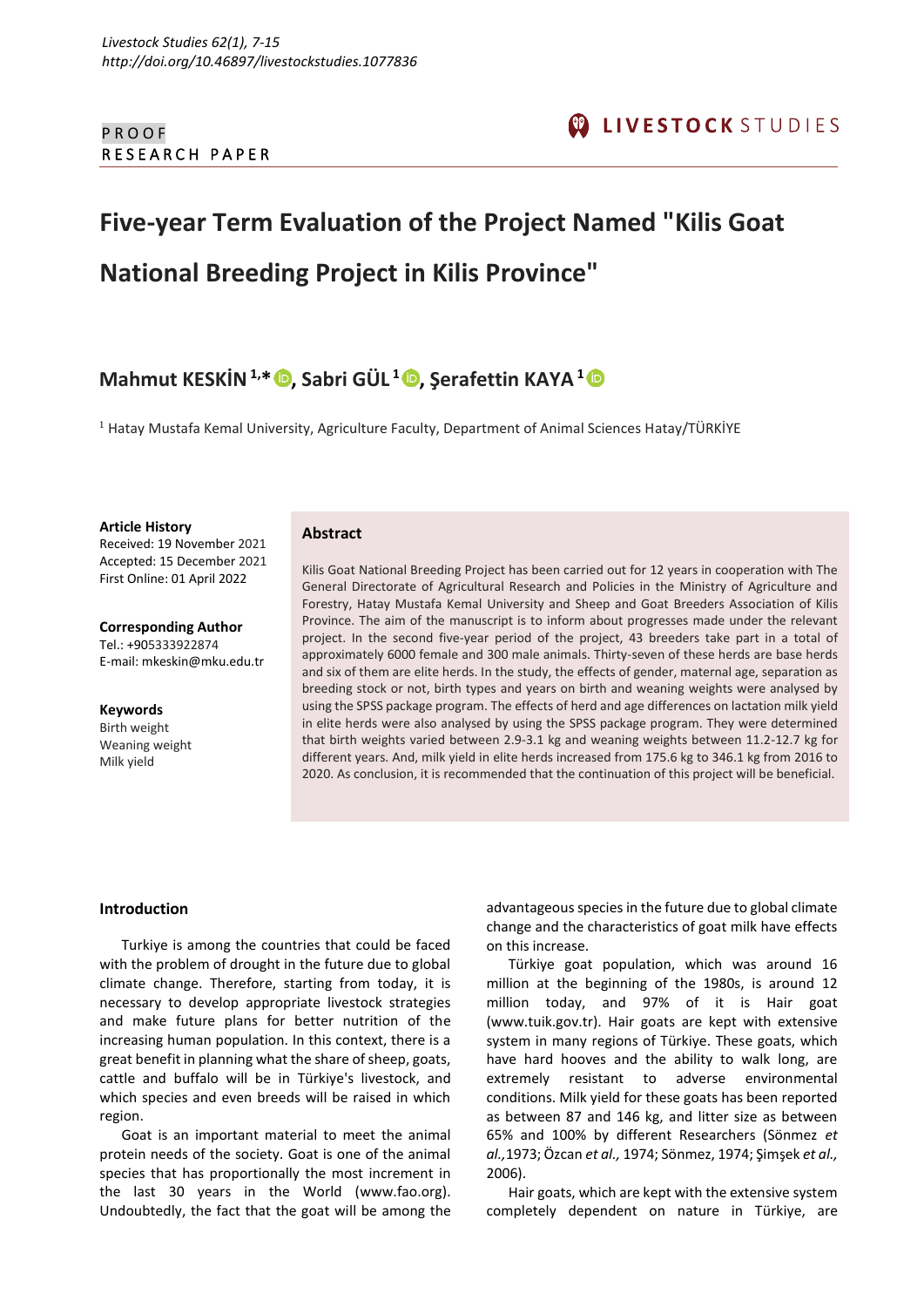preferred by the breeders as a profitable production tool despite their low yield characteristics. Unfortunately, a false anxiety is often expressed that forests are adversely affected in this production model. We know that hair goats, when managed correctly, provide benefits to forest without any harm. For example, they contribute to reducing the risk of fire by eating cover plants and maquis. However, with the effect of this wrong belief, it has been said for a long time to reduce the number of Hair goats but to increase the dairy genotypes in order to protect forests and to produce in accordance with European Union standards. In this context, in the Türkiye Livestock Projection study conducted in 1969, it was foreseen that the goat population will be gradually decreased in the country. In this projection study, it was also reported that the ratio of dairy genotypes in the country's goat population should be increased in the future. In the study, it was predicted that the number of goats in the year of 2000 would be 3.6 million heads and this number would consist of 25% Hair goat, 15% Kilis goat, 5% Maltese goat and 55% dairy crossbreeds (Anonymous, 1969). For the purpose of obtaining this composition different crossbreeding studies have been started since the 1960s and have been carried out in different Universities in cooperation with the Ministry of Agriculture. For this aim some crossbred genotypes were obtained by using Saanen and Alpine bucks brought from different European countries in the breeding of Hair goat. Important results were obtained in this crossbreeding studies on milk yield, reproductive characteristics and kid developments (Özcan, 1977; Güney, 1984).

As mentioned in the projection study, Kilis goats are an important genetic material for goat breeding in Turkiye. Although not included in official figures, it is estimated that there are approximately 500 thousand heads of Kilis goats in the provinces of Kilis, Adana, Gaziantep and Hatay (Keskin *et al.,* 2017). Kilis goat is numerically less than the Hair goat and draws attention with its high yield characteristics. Although the Kilis goat is often confused with the Damascus or Aleppo goat, it is a different genotype (Keskin *et al.,* 1996; Keskin, 2000). Although this breed is reared in Kilis, Hatay, Gaziantep regions, it has been taken to many regions of Turkiye especially after this project and its keeping continues without any problems.

The National Animal Breeding Project conducted under the breeders' conditions has undertaken an important mission in terms of seeing the diversity of our genetic resources in the field of small ruminant breeding in Turkiye and improvement them on site. The existence of many sheep and goat breeds that are not included in the data of the Turkish Statistical Institute started to take place in the literature with this project. "National Genetic Improvement Project for Kilis Goats at Breeders' Condition" is one of the subprojects of this national project. This project has been carried out as two subprojects in the province of Kilis. The results covering the period of 2016-2021 of the second package of the subproject are included in this manuscript.

#### **Materials and Methods**

A total of 6300 goats, approximately 6000 female and 300 male goats from Kilis goat breed, and their kids constituted the animal material of the project. Individuals with black colour and long ears are preferred in the selection of breeding stocks in the project in addition to milk yield, kid development and reproduction characteristics. An index that takes into account kids' birth and weaning weights, their mothers' milk yield gave during two milk control in March - May period as well as birth type was used in the breeding separation of the kids.

I= 0,10xBW + 0,30xWW + 0,30xFMY + 0,30xSMY + BT

(I, index; BW, birth weight; WW, weaning weight, FMY, milk yield at first control; SMY, milk yield at second control; BT, birth type)

Mating in the base herds was carried out by free mating method in August-September every year, and the bucks were separated from the females at least 45 days before the mating date in the base herds for oestrus synchronisation. After that, bucks and does were kept together with proportion of 5 males for 100 females until the end of the mating period. In these herds, the kids were ear-tagged at birth, the ear tag numbers of the mother and the kid, the date of birth, the number of kids at the birth (type of birth) and the sex of the kids were recorded. Weighings of the kids were made at birth and on the 60th day to reveal the growth performance of the kids. Since free breeding was done in the base herds, mating records could not be

**Table 1.** Some reproductive traits calculated in project material goats

|       |      |       | ີ               |       |       |            |
|-------|------|-------|-----------------|-------|-------|------------|
| Years | КR   | KY1   | KY <sub>2</sub> | KY3   | KY4   | <b>SRW</b> |
| 2016  | 62.4 | 79.0  | 79.0            | 126.7 | 126.7 | 100.0      |
| 2017  | 70.3 | 81.9  | 73.4            | 116.6 | 104.5 | 89.6       |
| 2018  | 87.3 | 101.7 | 83.8            | 116.5 | 96.0  | 82.4       |
| 2019  | 92.1 | 109.7 | 85.7            | 119.1 | 93.0  | 78.1       |
| 2020  | 86.9 | 99.8  | 77.5            | 114.9 | 89.1  | 77.6       |

KR, kidding rate; KY1, kid yield at birth for goats at herd; KY2, kid yield at weaning for goats at herd; KY3, kid yield at birth for goats giving birth; KY4, kid yield at weaning for goats giving birth; SRW, survival rate at weaning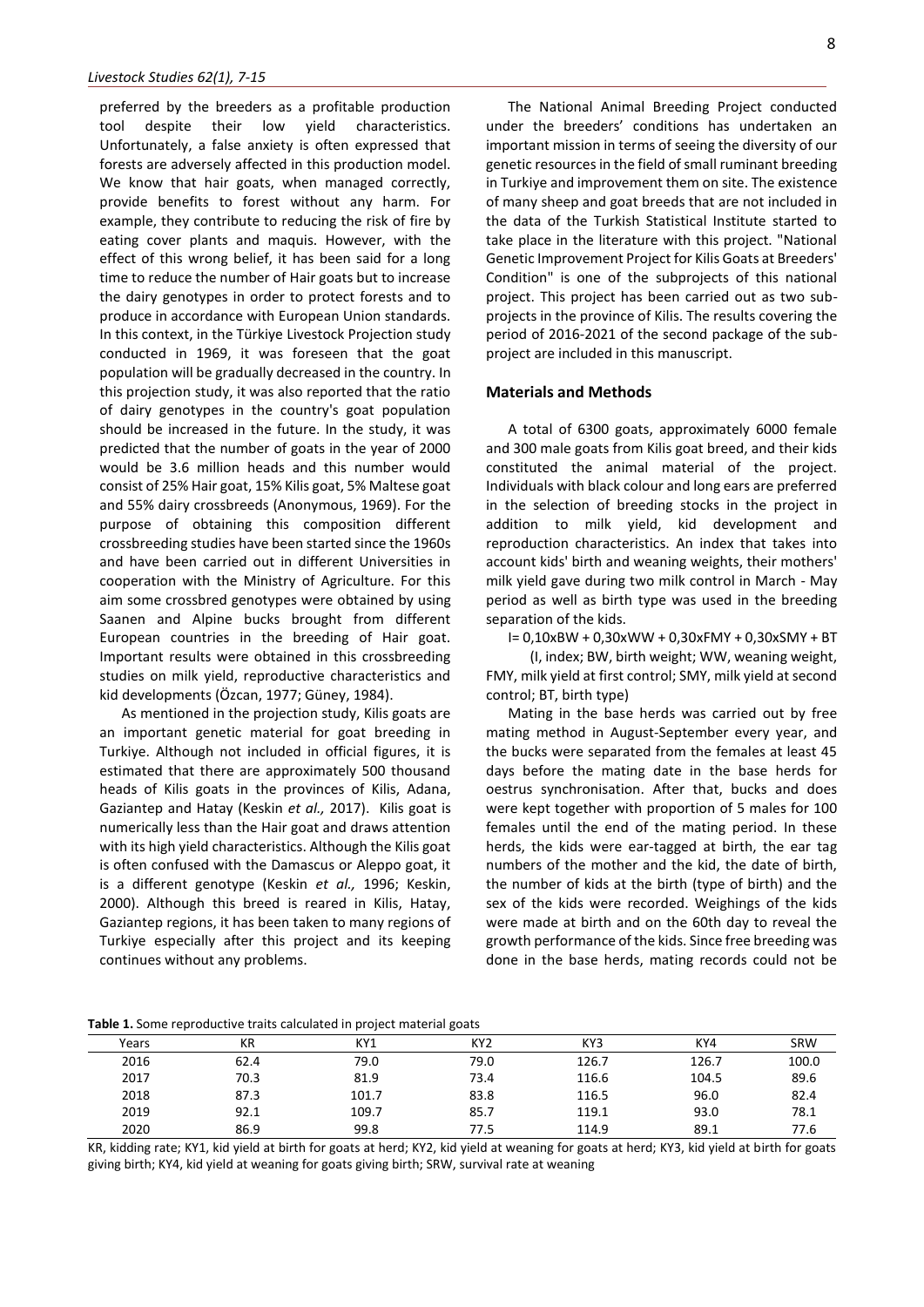|                | Birth weight                                | Weaning weight               |
|----------------|---------------------------------------------|------------------------------|
|                | Elite-Base Herds                            |                              |
| Elite          | $3.0 \pm 0.02$                              | 12.3±0.07ª                   |
|                | (1223)                                      | (1157)                       |
| Base           | $3.0 + 0.01$                                | 12.8±0.05 <sup>b</sup>       |
|                | (3805)                                      | (3586)                       |
|                | Selected or not selected as breeding stocks |                              |
| Selected       | $3.2 \pm 0.02^b$                            | 14.4±0.08 <sup>b</sup>       |
|                | (1592)                                      | (1494)                       |
| Not selected   | $3.0 \pm 0.01$ <sup>a</sup>                 | 11.9±0.04ª                   |
|                | (3434)                                      | (3199)                       |
|                | Maternal age                                |                              |
| $\overline{2}$ | $3.1 \pm 0.02^b$                            | 12.5±0.07ab                  |
|                | (1291)                                      | (1183)                       |
| 3              | $3.0 \pm 0.02a$                             | 12.4±0.07ª                   |
|                | (1007)                                      | (953)                        |
| 4              | $3.1 \pm 0.02^{ab}$                         | 12.6±0.10ab                  |
|                | (1303)                                      | (1218)                       |
| 5              | $3.1 \pm 0.04^b$                            | $13.0 \pm 0.12$ <sup>c</sup> |
|                | (452)                                       | (431)                        |
| 6              | $3.0 \pm 0.05$ <sup>a</sup>                 | 13.6±0.27 <sup>d</sup>       |
|                | (130)                                       | (120)                        |
| $7+$           | $3.1 \pm 0.03^b$                            | 12.9±0.10bc                  |
|                | (845)                                       | (788)                        |
|                | Gender                                      |                              |
| Male           | $3.1 \pm 0.01^b$                            | 12.9±0.05 <sup>b</sup>       |
|                | (2559)                                      | (2386)                       |
| Female         | $3.0 \pm 0.02$ <sup>a</sup>                 | 12.4±0.06 <sup>a</sup>       |
|                | (2457)                                      | (2307)                       |
|                | Birth type                                  |                              |
| Single         | $3.2 \pm 0.77$ <sup>c</sup>                 | $13.2 \pm 0.05^b$            |
|                | (2902)                                      | (2683)                       |
| Twin           | $2.9 \pm 0.66^b$                            | 12.2±0.07 <sup>a</sup>       |
|                | (2054)                                      | (1944)                       |
| Triplet        | $2.7 \pm 0.85$ <sup>a</sup>                 | 12.4±0.33ª                   |
|                | (72)                                        | (66)                         |
| Total          | $3.1 \pm 0.01$                              | 12.7±0.04                    |
|                | (5026)                                      | (4693)                       |

**Table 2.** Effect of different factors on birth and weaning weight  $(\bar{x} + s\bar{x})$  (year of 2016)

obtained, only the mother and offspring information were recorded.

In elite herds, hand mating was applied and mating records of animals were kept. Ear tag numbers of the goats giving birth, numbers of kids at birth, date of birth as well as ear numbers, genders, birth and 60th day weights of born kids were recorded. Breeding stocks were selected from the born kids for each herd at each year as 40% of the females and all the males.

In order to calculate the lactation milk yields of the goats in the elite herds, milk controls were made at 28 day intervals and individual milk yields were calculated with the ICAR-AT method, which was also used by Keskin et al. (Keskin *et al.,* 2017).

The mathematical model used for the analysis of the data obtained in the project is given below.

Yijklmn=µ+ai+bj+ck+dl+fm+eijklmn; in this model;

Yijklmn= The data (birth weight, weaning weight, lactation milk yield) of n<sup>th</sup> animal at i<sup>th</sup> herd (elite or base) group, j<sup>th</sup> breeding stock separation or nonseparation group, k<sup>th</sup> maternal age, I<sup>th</sup> gender and m<sup>th</sup> birth type.

µ= mean of population

 $a_i$ = effect of herd group ( $i$  = elite or base)  $b_j$ = effect of breeding stock situation (j = separation on non-separation)

 $c_k$ = effect of maternal age (k = 2, 3, 4, 5, 6, 7+)

 $d =$  effect of gender ( $l =$  male or female)

 $f_m$ = effect of birth type (m = single or twin)

eijklmn= error factor

The data obtained in the study were analysed with the Oneway Anova procedure and the comparisons of the averages were made with the Duncan test by using SPSS Package Program

#### **Results and Discussion**

The reproductive traits calculated from the project goats in the 5-year period between 2016-2020 are given in Table 1. When Table 1 is evaluated, it is seen that the birth rate determined from the project animals is lower than the 96% birth rate determined by Keskin *et al.* (1996). This may be due to the fact that the study of Keskin *et al.* (1996) was conducted in a single herd with a small number of animals and the animals were managed in better conditions.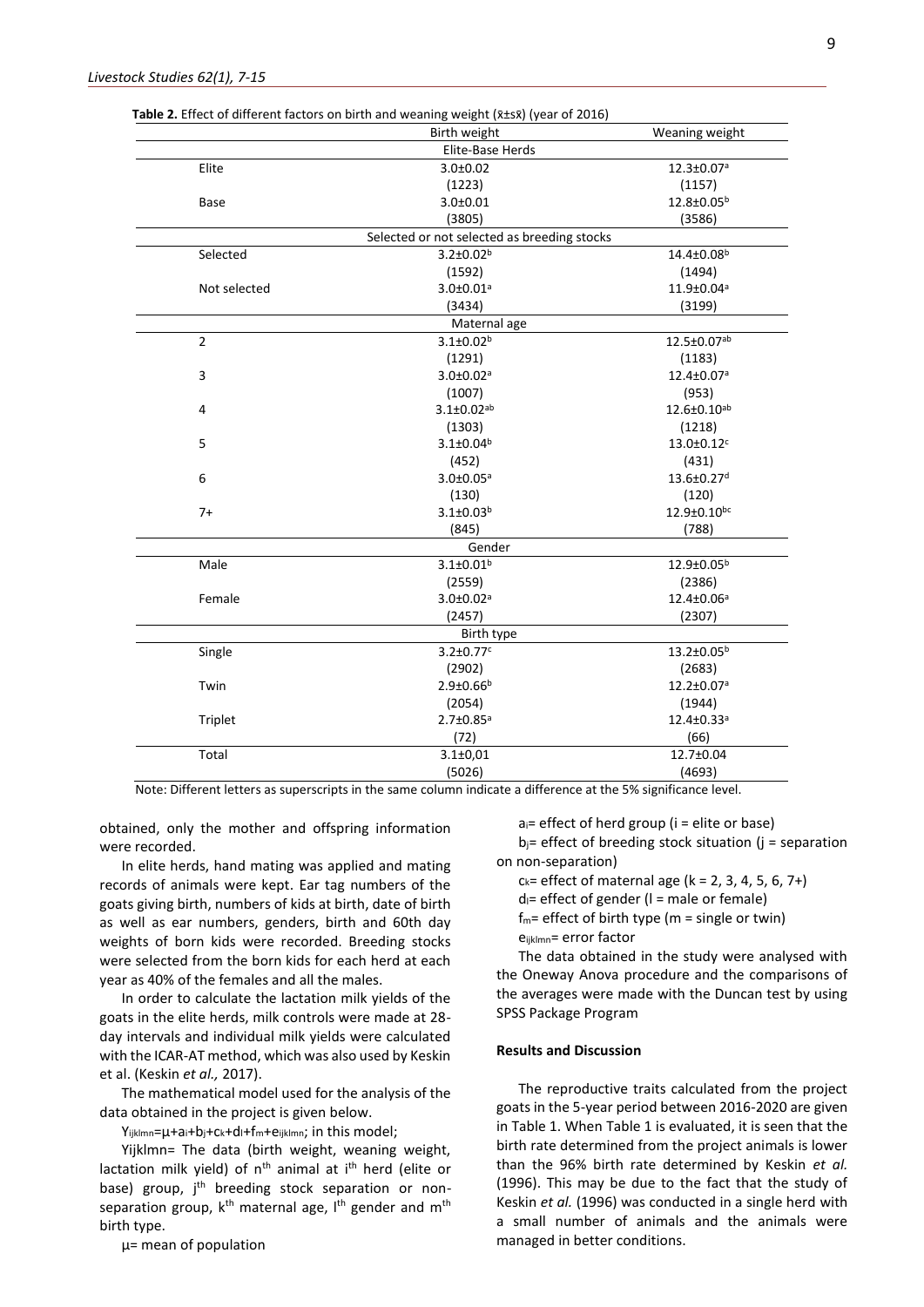| <b>Table 3.</b> Effect of different factors on birth and weaning weight $(\bar{x} \pm s\bar{x})$ (year of 2017) |  |
|-----------------------------------------------------------------------------------------------------------------|--|
|-----------------------------------------------------------------------------------------------------------------|--|

|                                             | Birth weight                | Weaning weight               |
|---------------------------------------------|-----------------------------|------------------------------|
| Elite-Base Herds                            |                             |                              |
| Elite                                       | $3.0 + 0.01$                | 12.2±0.07 <sup>b</sup>       |
|                                             | (1145)                      | (860)                        |
| <b>Base</b>                                 | $3.0 \pm 0.01$              | 12.1±0.04 <sup>a</sup>       |
|                                             | (3579)                      | (3199)                       |
| Selected or not selected as breeding stocks |                             |                              |
| Selected                                    | $3.1 \pm 0.01^b$            | $13.5 \pm 0.05^b$            |
|                                             | (1368)                      | (1311)                       |
| Not selected                                | $3.0 \pm 0.01$ <sup>a</sup> | $11.4 \pm 0.03$ <sup>a</sup> |
|                                             | (3353)                      | (2745)                       |
| Maternal age                                |                             |                              |
| $\overline{2}$                              | $3.1 \pm 0.01^b$            | 12.3±0.07 <sup>b</sup>       |
|                                             | (942)                       | (1183)                       |
| 3                                           | $3.1 \pm 0.01$ c            | 12.0±0.07ab                  |
|                                             | (1045)                      | (953)                        |
| 4                                           | $3.0 \pm 0.01$ abc          | 11.9±0.07ª                   |
|                                             | (944)                       | (1218)                       |
| 5                                           | $3.0 \pm 0.01a^{b}$         | 12.1±0.07ab                  |
|                                             | (981)                       | (431)                        |
| 6                                           | $3.0 \pm 0.02$ abc          | $12.3 \pm 0.12^b$            |
|                                             | (345)                       | (120)                        |
| $7+$                                        | $3.0 \pm 0.02$ <sup>a</sup> | $11.9 \pm 0.10^a$            |
|                                             | (467)                       | (788)                        |
| Gender                                      |                             |                              |
| Male                                        | $3.1 \pm 0.01^b$            | 12.4±0.04 <sup>b</sup>       |
|                                             | (2559)                      | (2082)                       |
| Female                                      | $3.0 \pm 0.02$ <sup>a</sup> | 11.7±0.05 <sup>a</sup>       |
|                                             | (2457)                      | (1976)                       |
| Birth type                                  |                             |                              |
| Single                                      | $3.1 \pm 0.01$ <sup>c</sup> | 12.3±0.04 <sup>b</sup>       |
|                                             | (2902)                      | (2901)                       |
| Twin                                        | $2.9 \pm 0.01^b$            | 11.6±0.06 <sup>b</sup>       |
|                                             | (2054)                      | (1944)                       |
| Triple                                      | $2.8 \pm 0.05^a$            | $9.5 \pm 0.37$ <sup>a</sup>  |
|                                             | (72)                        | (15)                         |
| Total                                       | $3.0 + 0.01$                | $12.1 \pm 0.03$              |
|                                             | (4724)                      | (4056)                       |

It is seen that the reproductive traits obtained in the present study change from year to year. These changes are a natural consequence of the effect of environmental conditions changing from year to year in herds managed under extensive or semi-intensive conditions. The variability observed in the fertility criteria, especially the decrease in "kid yield at weaning for goats giving birth and survival rate at weaning" values may also be affected by the variability observed in climatic conditions from year to year. According to the multi-year meteorological data, the lowest temperature values in Kilis province can vary between -12 °C and -5.6 °C in the January-March period (Anonymous, 2021), which is the period between birth and weaning for kids. In addition, cottonseed grains fed to animals during this period may also be effective in the deaths of kids during this period. We know that nowadays cotton is harvested by machine and chemicals are applied to the cotton plant before harvesting. It should be useful to investigate these issues. In the study conducted with Kilis goats reared in

the same region (Keskin, 2000), the birth rate, kid yield at birth and survival rate at weaning were reported as 89.7%, 130% and 89.2% respectively. As stated in the study in question, there may be differences from year to year in terms of these characteristics.

The effects of being included in elite or base herds, separation status as breeding stocks, maternal age, gender, birth type on birth and weaning weights are given in Table 2, Table 3, Table 4, Table 5 and Table 6. As can be seen from these Tables, birth type, gender and maternal age had significant effects on both birth and weaning weights (P<0.05). In addition, statistically significant differences were also determined between the animals selected or not selected as breeding stocks (P<0.05). Birth and weaning weights has got 40% effect in the index formula to select the animals as breeding stocks. Kids with a high index value are selected as breeding stocks with this formula. For this reason, it can be considered as a normal situation for the animals selected as breeding stocks to be heavier than the others, especially during the weaning period.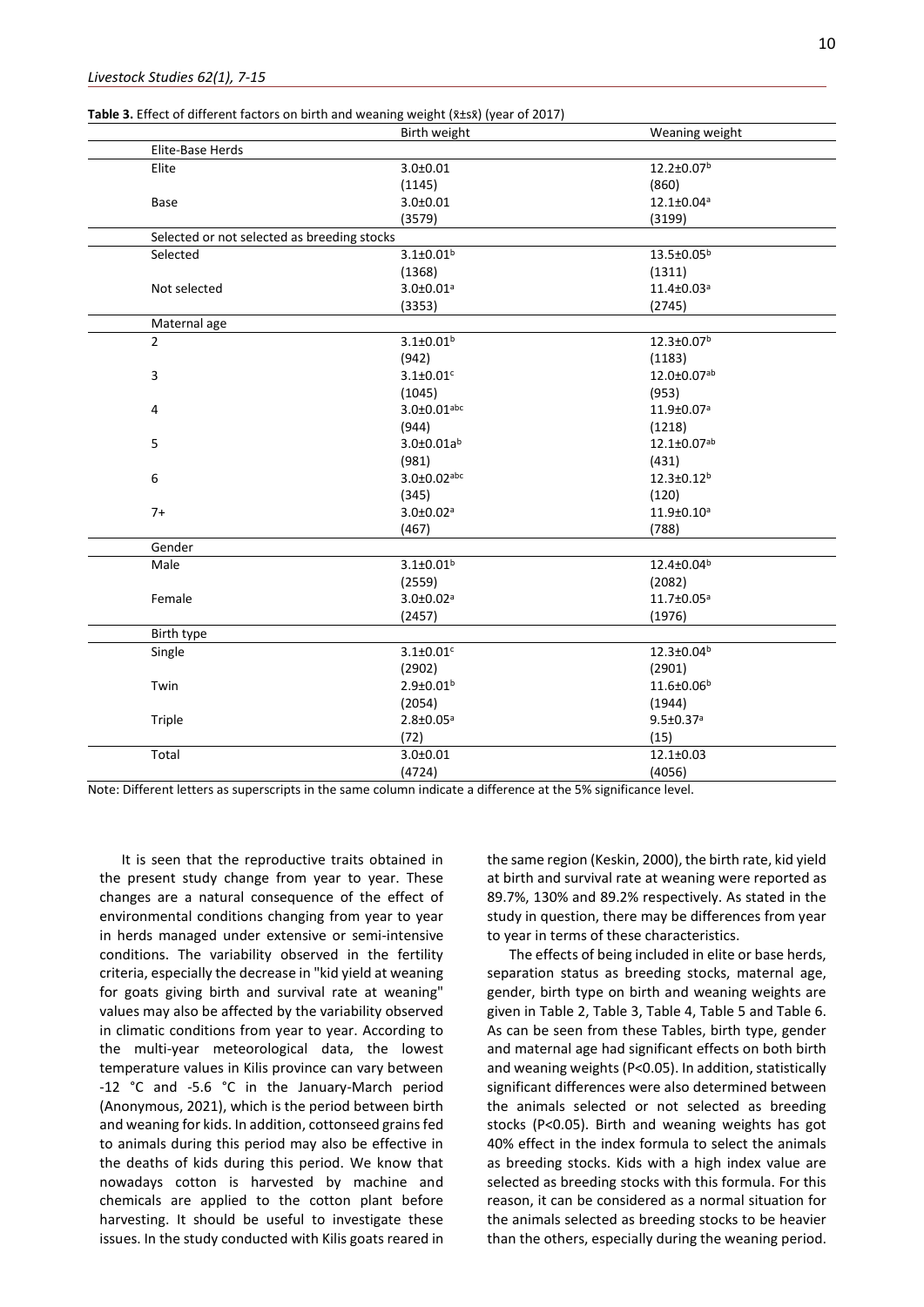| <b>Table 4.</b> Effect of different factors on birth and weaning weight ( $\bar{x}$ ±s $\bar{x}$ ) (year of 2018) |  |
|-------------------------------------------------------------------------------------------------------------------|--|
|-------------------------------------------------------------------------------------------------------------------|--|

|                                             | Birth weight                 | Weaning weight               |
|---------------------------------------------|------------------------------|------------------------------|
| Elite-Base Herds                            |                              |                              |
| Elite                                       | $3.0 \pm 0.02$ <sup>a</sup>  | 11.9±0.06 <sup>a</sup>       |
|                                             | (1407)                       | (1333)                       |
| Base                                        | $3.1 \pm 0.01^b$             | 12.2±0.03 <sup>b</sup>       |
|                                             | (4230)                       | (3513)                       |
| Selected or not selected as breeding stocks |                              |                              |
| Selected                                    | $3.1 \pm 0.02^b$             | 14.4±0.05 <sup>b</sup>       |
|                                             | (947)                        | (947)                        |
| Not selected                                | $3.0 \pm 0.01$ <sup>a</sup>  | 11.5±0.03 <sup>a</sup>       |
|                                             | (4686)                       | (3695)                       |
| Maternal age                                |                              |                              |
| $\overline{2}$                              | $3.1 \pm 0.01^{ab}$          | $12.1 \pm 0.07^{ab}$         |
|                                             | (1224)                       | (975)                        |
| 3                                           | $3.1 \pm 0.01$ <sup>ab</sup> | $12.1 \pm 0.05$ <sup>a</sup> |
|                                             | (1913)                       | (1587)                       |
| 4                                           | $3.1 \pm 0.01$ <sup>b</sup>  | 12.2±0.06ab                  |
|                                             | (1158)                       | (974)                        |
| 5                                           | $3.1 \pm 0.02^{ab}$          | $12.1 \pm 0.08$ <sup>c</sup> |
|                                             | (684)                        | (573)                        |
| 6                                           | $3.0 \pm 0.02$ <sup>a</sup>  | $12.2 \pm 0.10^d$            |
|                                             | (422)                        | (361)                        |
| $7+$                                        | $3.0 \pm 0.02$ <sup>a</sup>  | $12.1 \pm 0.14^{bc}$         |
|                                             | (216)                        | (176)                        |
| Gender                                      |                              |                              |
| Male                                        | $3.1 \pm 0.01$               | $12.1 \pm 0.04$              |
|                                             | (2884)                       | (2448)                       |
| Female                                      | $3.0 \pm 0.01$               | 12.1±0.04                    |
|                                             | (2752)                       | (2197)                       |
| Birth type                                  |                              |                              |
| Single                                      | $3.2 \pm 0.01^b$             | 12.6±0.04c                   |
|                                             | (4600)                       | (3900)                       |
| Twin                                        | $3.1 \pm 0.02$ ba            | 12.2±0.07 <sup>b</sup>       |
|                                             | (1022)                       | (736)                        |
| Triple                                      | $2.9 \pm 0.17$ <sup>a</sup>  | 11.8±0.46 <sup>a</sup>       |
|                                             | (15)                         | (10)                         |
| Total                                       | $3.1 \pm 0.01$               | 12.1±0.03                    |
|                                             | (5637)                       | (4646)                       |

Birth and weaning weights determined in the study were sometimes similar and sometimes different from the values reported in different studies. Thus, birth and weaning weights for Kilis goats have been reported as 3.8 kg and 18.6 kg (Aktepe, 2009), 3.6 kg and 12.3 kg (Keskin *et al.,* 2017), respectively. These differences are influenced by environmental factors, especially feeding. That is, in the study conducted by Keskin (2020), the birth weight of Kilis goats, which were given additional feeding, was determined as 4.6 kg and weaning weight as 13.2 kg. In other words, better feeding of animals can affect both birth and weaning weights. Therefore, environmental conditions that change from year to year have important effects on the variability of birth and weaning weights calculated for different years from herds reared in semi-intensive conditions during the project. When the effects of birth type and sex on the average birth and weaning weights at the herds are evaluated, single born kids were generally heavier than twins and triplets and male kids were generally heavier than female ones.

Similar reports were also stated by different researchers (Baltacı, 1990; Keskin *et al.,* 2017; Keskin e*t al.,* 2019) that the birth weight for Kilis goats bred in the same region as 3.7 kg in single born kids, 3.5 kg in twin kids, 3.8 kg in male kids and 2.4 kg in female kids. The researchers reported the weaning weight for the same kids as 12.2 kg in single born kids, 12.1 kg in twin kids, 12.6 kg in male kids and 11.9 kg in female kids. These values are in line with the results reported in the present study. Likewise, Keskin *et al.* (2017) stated that the average values of these characteristics could change from year to year.

Kilis goat is one of the most important domestic goat gene sources of Turkiye in terms of milk yield. The primary aim of this project is to improve the milk yield of Kilis goats. As can be seen in Table 7, the average lactation milk yields of Kilis goats in the elite herds were calculated as 175.6±2.00 kg, 301.2±3.61 kg, 316.5±2.36, 310.8±2,02 and 346.1±1.46 kg in the years of 2016 - 2020, respectively. As can be seen in Figure 1, the milk yields in the elite herds tend to increase from year to year, although there may be slight fluctuations.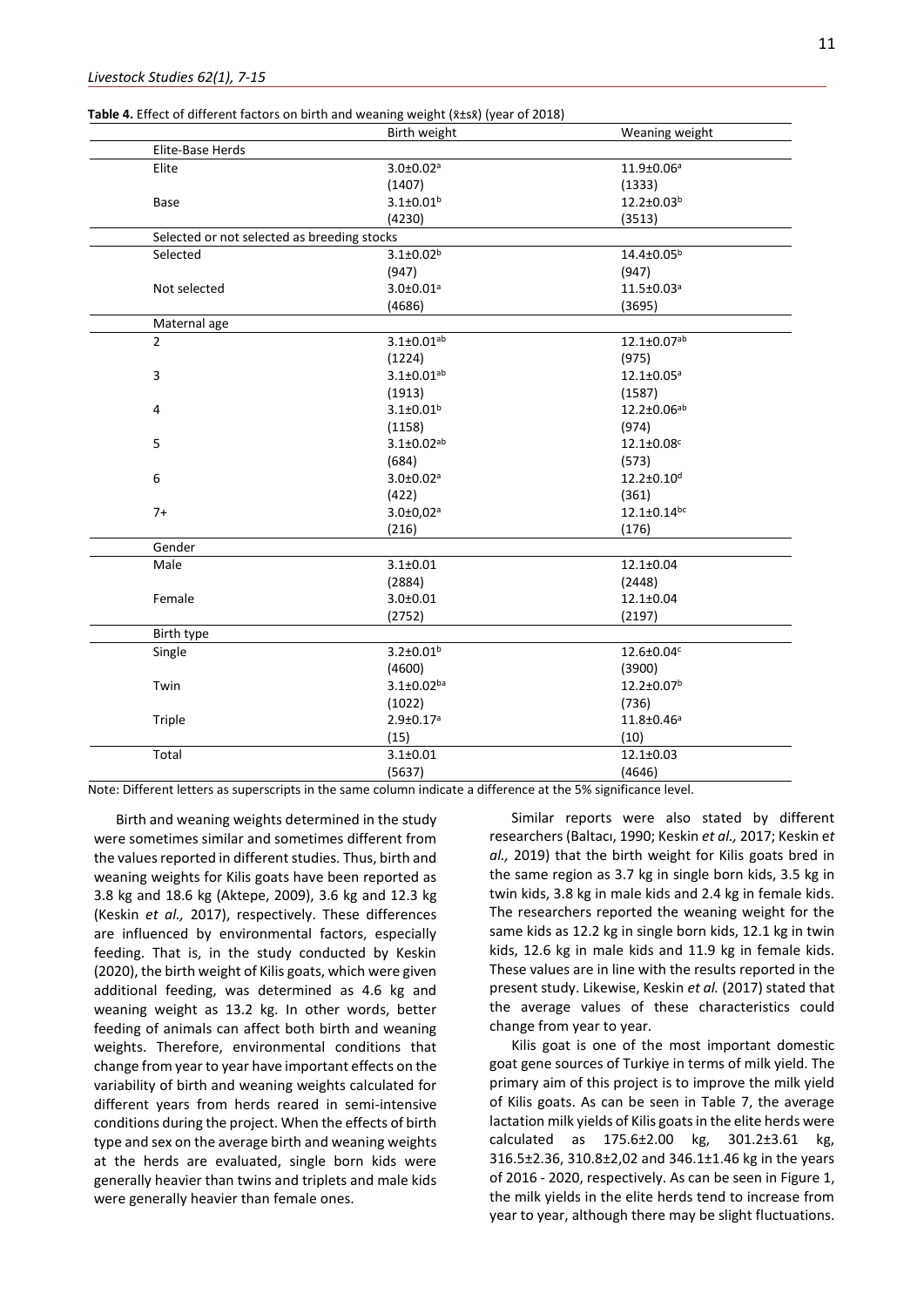|                                             | Birth weight                | Weaning weight         |
|---------------------------------------------|-----------------------------|------------------------|
| Elite-Base Herds                            |                             |                        |
| Elite                                       | $2.9 \pm 0.01^b$            | $11.3 \pm 0.05^a$      |
|                                             | (1419)                      | (1054)                 |
| <b>Base</b>                                 | $2.8 \pm 0.01$ <sup>a</sup> | 11.2±0.03 <sup>b</sup> |
|                                             | (4844)                      | (3840)                 |
| Selected or not selected as breeding stocks |                             |                        |
| Selected                                    | $2.9 \pm 0.01^b$            | 13.2±0.04 <sup>b</sup> |
|                                             | (1114)                      | (914)                  |
| Not selected                                | $2.8 \pm 0.01$ <sup>a</sup> | 10.6±0.03ª             |
|                                             | (5149)                      | (3880)                 |
| Maternal Age                                |                             |                        |
| $\overline{2}$                              | $2.9 \pm 0.01$ bc           | $11.2 \pm 0.05^b$      |
|                                             | (1764)                      | (1383)                 |
| 3                                           | $2.9 \pm 0.01$ c            | 11.2±0.06 <sup>b</sup> |
|                                             | (1099)                      | (850)                  |
| 4                                           | $2.9 \pm 0.01$ c            | 11.3±0.05 <sup>b</sup> |
|                                             | (1692)                      | (1288)                 |
| 5                                           | $2.8 \pm 0.01^{ab}$         | 11.2±0.06 <sup>b</sup> |
|                                             | (1075)                      | (882)                  |
| 6                                           | $2.8 \pm 0.01$ <sup>a</sup> | $10.8 \pm 0.10^a$      |
|                                             | (485)                       | (384)                  |
| $7+$                                        | $2.8 \pm 0.02^{ab}$         | $10.7 \pm 0.19^a$      |
|                                             | (148)                       | (107)                  |
| Gender                                      |                             |                        |
| Male                                        | $2.9 \pm 0.01^b$            | 11.4±0.04 <sup>b</sup> |
|                                             | (3081)                      | (2461)                 |
| Female                                      | $2.8 \pm 0.01$ <sup>a</sup> | 10.9±0.03ª             |
|                                             | (3182)                      | (2433)                 |
| Birth type                                  |                             |                        |
| Single                                      | $2.9 \pm 0.01^b$            | $11.4 \pm 0.03^b$      |
|                                             | (4259)                      | (3296)                 |
| Twin                                        | $2.8 \pm 0.01$ <sup>a</sup> | 10.8±0.04 <sup>a</sup> |
|                                             | (2004)                      | (1598)                 |
| Triplet                                     |                             |                        |
| Total                                       | $2.9 + 0.01$                | $11.2 \pm 0.03$        |
|                                             | (6263)                      | (4894)                 |

**Table 5.** Effect of different factors on birth and weaning weight ( $\bar{x}$ +sx) (year of 2019)

Undoubtedly, although the changes in the environmental conditions to which the herds managed under the semi-intensive conditions are exposed from year to year have an effect on this increase, the selection program applied also has an effect.

The lactation milk yield values calculated from the project goats showed similarities with the previous studies for some years and differences for some years. Lactation milk yield in Kilis goats was reported as 294

liters by Baltacı (1990), as 376 liters by Keskin (2000), as 213 liters by Aktepe (2009), as 294 liters by Gül *et al.* (2016 and 2020), as 316-376 liters by Keskin *et al.* (2017). The values reported in the literature are similar to the values of the herds seen in Table 7. These similarities or differences may be due to year or herd differences, management or feeding differences applied to the herds, and the change in age distribution of the animals at each herds.



**Figure 1.** Variation of average lactation milk yield in the elite herds by years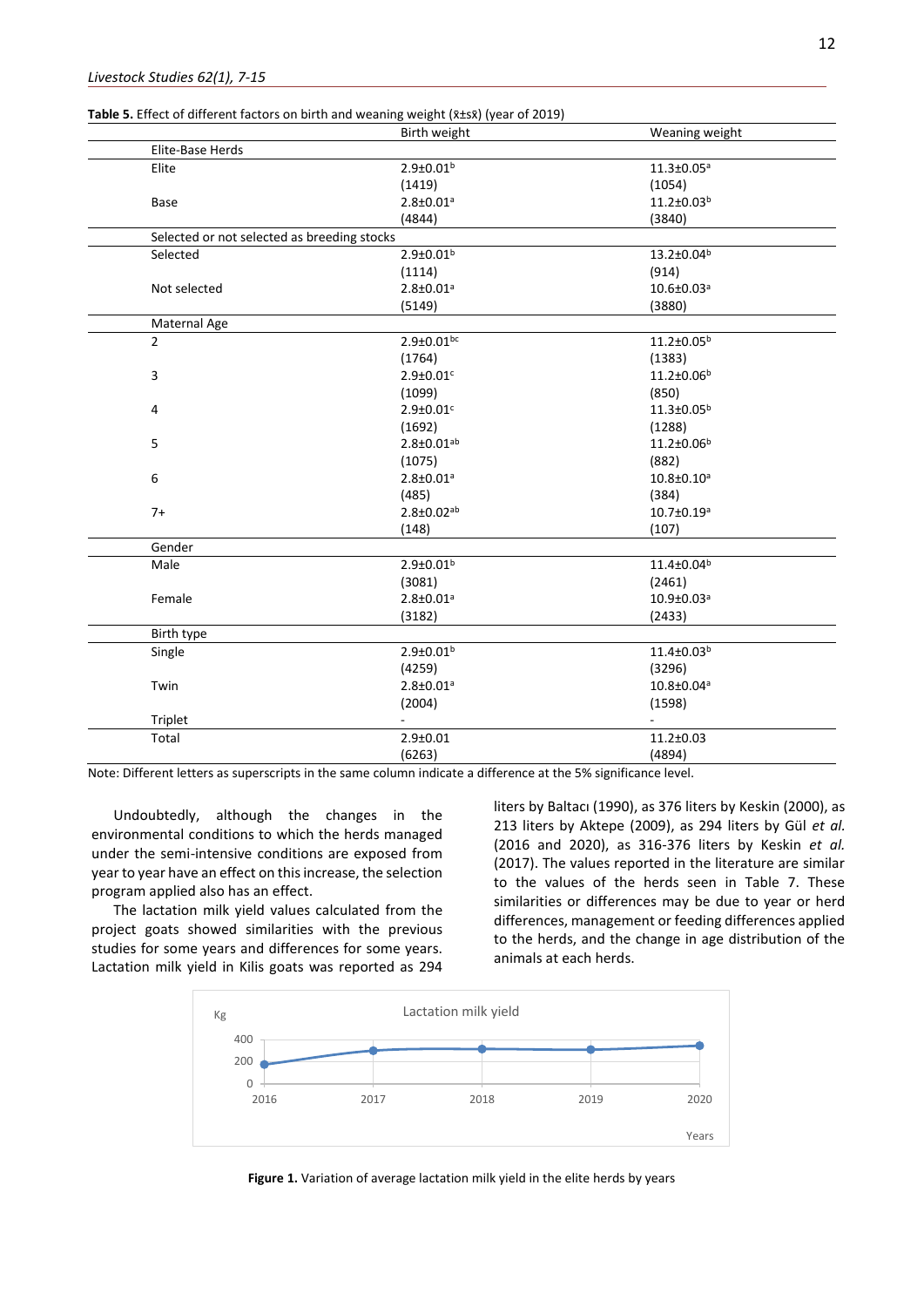|                                             | Birth weight                | Weaning weight               |
|---------------------------------------------|-----------------------------|------------------------------|
| Elite-Base Herds                            |                             |                              |
| Elite                                       | $3.0 \pm 0.02$ <sup>b</sup> | 11.7±0.06 <sup>b</sup>       |
|                                             | (1478)                      | (1159)                       |
| <b>Base</b>                                 | $2.9 \pm 0.01$ <sup>a</sup> | $11.2 \pm 0.03$ <sup>a</sup> |
|                                             | (4390)                      | (3395)                       |
| Selected or not selected as breeding stocks |                             |                              |
| Selected                                    | $3.2 \pm 0.02^b$            | 13.7±0.05 <sup>b</sup>       |
|                                             | (1000)                      | (975)                        |
| Not selected                                | $2.9 \pm 0.01$ <sup>a</sup> | 10.7±0.03 <sup>a</sup>       |
|                                             | (4868)                      | (3579)                       |
| Maternal Age                                |                             |                              |
| $\overline{2}$                              | $2.9 \pm 0.02$ <sup>a</sup> | 11.7±0.19 <sup>b</sup>       |
|                                             | (145)                       | (113)                        |
| 3                                           | $3.0 \pm 0.01$ <sup>b</sup> | 11.4±0.06ab                  |
|                                             | (1445)                      | (1104)                       |
| 4                                           | $3.3 \pm 0.01^b$            | $11.2 \pm 0.06^a$            |
|                                             | (1286)                      | (976)                        |
| 5                                           | $3.0 \pm 0.01^b$            | $11.3 \pm 0.08^a$            |
|                                             | (795)                       | (632)                        |
| 6                                           | $3.0 \pm 0.01^b$            | 11.4±0.07ab                  |
|                                             | (1012)                      | (800)                        |
| $7+$                                        | $2.9 \pm 0.01^b$            | $11.3 \pm 0.06^a$            |
|                                             | (1185)                      | (929)                        |
| Gender                                      |                             |                              |
| Male                                        | $3.0 \pm 0.01^b$            | 11.5±0.04 <sup>b</sup>       |
|                                             | (3006)                      | (2359)                       |
| Female                                      | $2.9 \pm 0.02$ <sup>a</sup> | $11.1 \pm 0.04^a$            |
|                                             | (2862)                      | (2195)                       |
| Birth type                                  |                             |                              |
| Single                                      | $3.0 \pm 0.01^b$            | 11.5±0.03 <sup>b</sup>       |
|                                             | (4371)                      | (3370)                       |
| Twin                                        | $2.9 \pm 0.01^b$            | 10.8±0.05ab                  |
|                                             | (1494)                      | (1944)                       |

(3)

(5868)

## **Conclusion**

The results of the works and processes carried out in this project so far can be listed as follows;

Triplet 2.7±0.06<sup>a</sup>

Total 3.0±0.01

Breeders have learned record keeping and its importance. In the second five years of the project, it was observed that the breeders had experience in these matters.

With the effect of the seminars given to the goat breeders, important developments have been achieved especially in the field of health protection and parasite control. It is observed that many breeders are more interested in vaccination.

Breeders have started to provide breeding stock from animals whose yield characteristics have been determined.

Animal sales were made from project animals to different regions of Turkiye (such as Doğanhisar district of Konya province, Adana, Diyarbakır). The animals

taken to these provinces were visited by the project team and it was observed that they adapted to the new regions. In order to demonstrate this relevance with objective criteria, a project was prepared and submitted to TAGEM for the evaluation of herds of similar ages in Konya and Kilis provinces. Unfortunately, the project was not supported. Despite this, the project team went to Doğanhisar and met with the breeders who distributed Kilis goats, and the breeders stated that they were satisfied with these goats.

8.9±0.35<sup>a</sup>  $(2)$ 

11.3±0.03 (4553)

The mating records kept in the elite herds included in the project were checked by paternity test. For this purpose, 118 heads of kids and 19 their possible fathers randomly selected from the elite herd were evaluated with financial support provided by Hatay Mustafa Kemal University Scientific Research Projects Commission. As a result of the analysis, 3.4% error was detected in the pairing of father and kid. According to the five different herds, the mismatch between father and kid was 0.0%, 0%, 3.0%, 4.8% and 7.4% in the herds (Keskin *et al.,*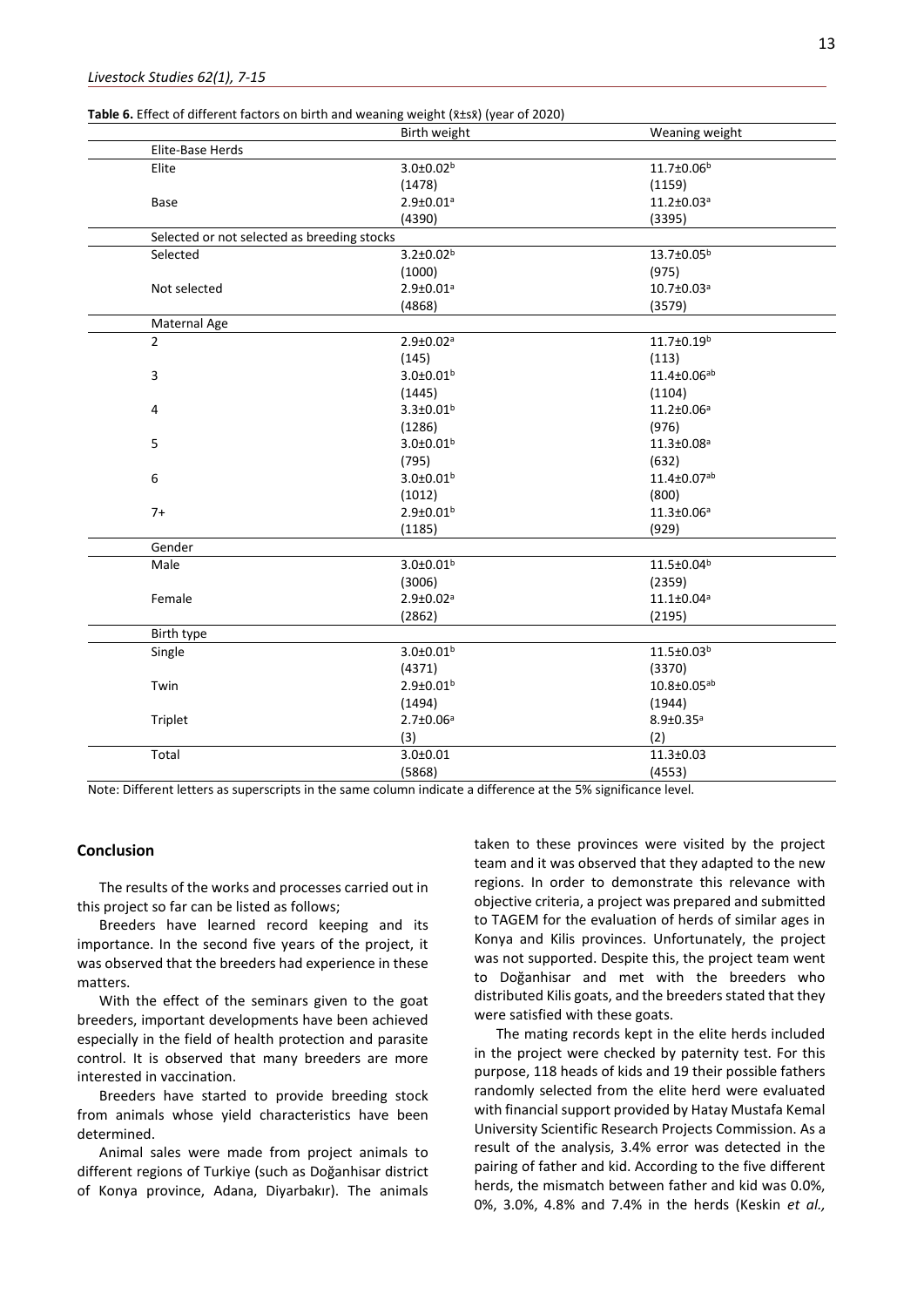| Table 7. Variation of 2016-2020 lactation milk yields ( $\bar{x}$ ±Sx̃) in the elite herds according to age and farms |  |  |
|-----------------------------------------------------------------------------------------------------------------------|--|--|
|-----------------------------------------------------------------------------------------------------------------------|--|--|

|                    | 2016                    | 2017                      | 2018                     | 2019                          | 2020                     |  |
|--------------------|-------------------------|---------------------------|--------------------------|-------------------------------|--------------------------|--|
| Variation by farms |                         |                           |                          |                               |                          |  |
| $\mathbf{1}$       | 146,7±5,19 <sup>a</sup> | 163,5±9,51ª               | 290,4±6,86bc             | 312,8±4,83cd                  | 337,5±3,54cd             |  |
|                    | (78)                    | (100)                     | (95)                     | (144)                         | (156)                    |  |
| $\overline{2}$     | 149,3±4,97ª             | 266,1±6,12c               | 269,0±7,92 <sup>a</sup>  | 277,1±5,36 <sup>b</sup>       | 347,4±4,00cde            |  |
|                    | (80)                    | (77)                      | (72)                     | (78)                          | (86)                     |  |
| 3                  | 153,3±3,38ª             | 193,1±7,61 <sup>b</sup>   | 300,8±6,82cd             | 259,8±5,21ª                   | 349,8±4,07de             |  |
|                    | (103)                   | (81)                      | (94)                     | (104)                         | (116)                    |  |
| 4                  | 156,7±6,40ab            | 213,8±4,60 <sup>b</sup>   | 270,7±6,05ab             | 302,8±7,36c                   | 334,3±5,80bc             |  |
|                    | (53)                    | (62)                      | (75)                     | (72)                          | (81)                     |  |
| 5                  | 188,5±8,96 <sup>c</sup> |                           | 301,3±6,40 <sup>cd</sup> | 345,5±7,34f                   | 320,9±4,57ª              |  |
|                    | (57)                    |                           | (90)                     | (108)                         | (117)                    |  |
| 6                  | 172,0±3,99 <sup>b</sup> | 347,3±5,20 <sup>d</sup>   | 275,9±5,21ab             | 258,3±4,79 <sup>a</sup>       | 323,6±4,24 <sup>ab</sup> |  |
|                    | (92)                    | (120)                     | (120)                    | (187)                         | (134)                    |  |
| 7                  | 238,9±6,46 <sup>d</sup> | 349,5±5,79d               | 397,0±6,10f              | 333,7±4,87 <sup>ef</sup>      | 354,2±3,70 <sup>e</sup>  |  |
|                    | (148)                   | (146)                     | (148)                    | (210)                         | (219)                    |  |
| 8                  | 189,8±3,65 <sup>c</sup> | 344,3±4.94 <sup>d</sup>   | 296,0±6,57c              | $330,0{\pm}5,30^{\text{def}}$ | 374,1±3,48f              |  |
|                    | (146)                   | (167)                     | (140)                    | (168)                         | (178)                    |  |
| 9                  | 148,4±4,77ª             | 417,0±10,71 <sup>e</sup>  | 341,7±6,10 <sup>e</sup>  | 333,4±5,81 <sup>ef</sup>      | 371,2±5,22f              |  |
|                    | (74)                    | (53)                      | (117)                    | (119)                         | (128)                    |  |
| 10                 | 148,8±4,85ª             | 400,2±12,68 <sup>e</sup>  | 318,2±5,18 <sup>d</sup>  | 315,8±7,81 <sup>cde</sup>     | 315,7±5,02 <sup>a</sup>  |  |
|                    | (83)                    | (48)                      | (195)                    | (66)                          | (74)                     |  |
| Variation by ages  |                         |                           |                          |                               |                          |  |
| $\overline{2}$     | 172,9±4,28              | 298,8±9,26 <sup>ab</sup>  | 301,0±5,45 <sup>a</sup>  | 314,3±4,32 <sup>b</sup>       | 319,4±5,93 <sup>a</sup>  |  |
|                    | (244)                   | (167)                     | (226)                    | (266)                         | (48)                     |  |
| 3                  | 174,6±4,42              | 300,7±7,15ab              | 309,9±3,46 <sup>ab</sup> | 315,2±4,69b                   | 341,0±2,98 <sup>b</sup>  |  |
|                    | (158)                   | (186)                     | (517)                    | (209)                         | (294)                    |  |
| 4                  | 172,6±3,04              | 322,6±8,63 <sup>b</sup>   | 342,2±5,74 <sup>b</sup>  | $309,3{\pm}3,49^{\rm b}$      | 348,2±3,40 <sup>b</sup>  |  |
|                    | (347)                   | (139)                     | (139)                    | (395)                         | (230)                    |  |
| 5                  | 190,3±6,05              | 293,7±6,10ab              | 338,4±9,85 <sup>b</sup>  | 326,0±5,24bc                  | 348,3±4,44 <sup>b</sup>  |  |
|                    | (74)                    | (280)                     | (280)                    | (180)                         | (163)                    |  |
| 6                  | 148,2±2,71              | 308,4±14,05 <sup>ab</sup> | 311,2±5,95 <sup>ab</sup> | 340,7±15,18 <sup>c</sup>      | 347,3±2,95 <sup>b</sup>  |  |
|                    | (2)                     | (51)                      | (51)                     | (23)                          | (314)                    |  |
| $7+$               | 184,6±7,51              | 301,2±21,79 <sup>a</sup>  | 314,6±12,57ab            | 310,8±5,40 <sup>a</sup>       | 352,48±3,39 <sup>b</sup> |  |
|                    | (89)                    | (31)                      | (11)                     | (121)                         | (240)                    |  |
| Total              |                         |                           |                          |                               |                          |  |
|                    | 175,6±2,00              | 301,2±3,61                | 316,5±2,36               | 310,8±2,02                    | 346,1±1,46               |  |
|                    | (914)                   | (854)                     | (1204)                   | (1194)                        | (1289)                   |  |
|                    |                         |                           |                          |                               |                          |  |

2017). Obtained results show that elite herd breeders are successful in hand mating.

Scientific data obtained from Kilis goats were shared nationally and internationally, contributing to the promotion of the project. In addition, the best kid and lamb competition was held in Kilis and the project was introduced on a local basis.

As conclusion, it is seen that lactation milk yield increases year by year in the elite herds. There is also a wide variation for calculated lactation milk yield in the elite herds. For the more effective use of this situation in breeding, it would be beneficial to establish Kilis Goat Research Institute in Kilis. And, it would be beneficial to produce semen from pedigree males in this special herd to be created here and use them for artificial insemination in our country.

On this occasion, I would like to reiterate that, if this institute is established, very rapid developments can be achieved in goat breeding with semen to be produced from high quality and tested bucks in our country. And, Turkiye can create a brand in this field in the international arena.

#### **Acknowledgements**

This manuscript has been prepared as part of a project titled as ""National Genetic Improvement Project for Kilis Goats at Breeders' Condition" carried out in cooperation with [Republic](https://www.tarimorman.gov.tr/TAGEM/Sayfalar/EN/AnaSayfa.aspx) Of Turkiye Ministry Of Agriculture and Forestry, General [Directorate](https://www.tarimorman.gov.tr/TAGEM/Sayfalar/EN/AnaSayfa.aspx) of [Agricultural](https://www.tarimorman.gov.tr/TAGEM/Sayfalar/EN/AnaSayfa.aspx) Research and Policies. The authors would like to thank the General Directorate and Kilis sheep and goat breeders' association.

#### **Author contributions**

All authors contributed equally to the study.

#### **Conflicts of interest**

The author declare no conflicts of interest.